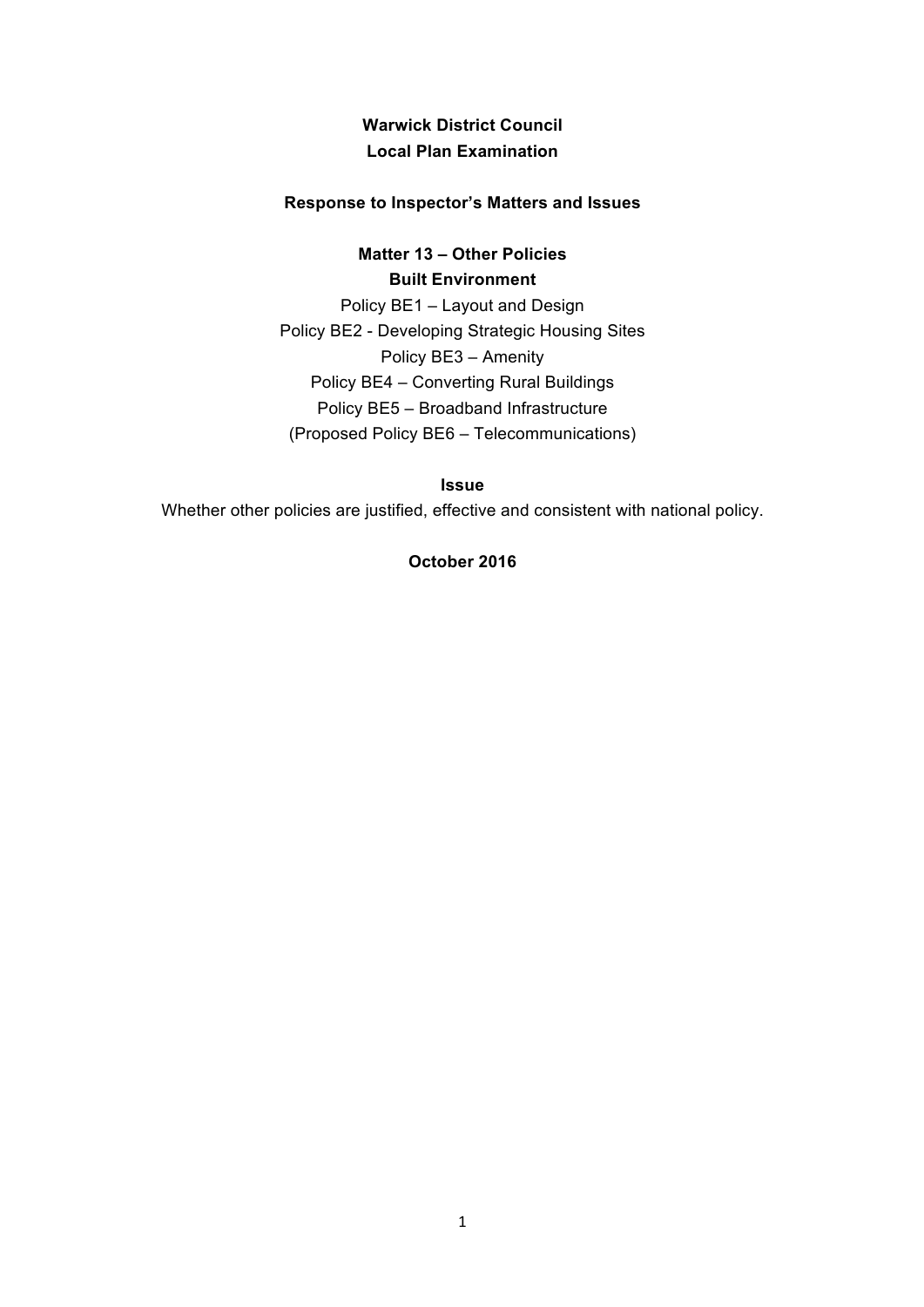## **Policy BE1 Layout and Design**

### **1. What is the basis for the policy? What is it seeking to achieve?**

- a) Warwick District is a relatively prosperous area with a rich historic background and many listed buildings, Conservation Areas, Scheduled Monuments and high quality landscapes. The three main town centres of Royal Leamington Spa, Kenilworth and Warwick provide a focus for retail, leisure and employment. Against a backdrop of features that provide the high quality environment that makes this district such an attractive place to live, work and visit there is pressure to develop further and assist with the provision of housing to serve the Coventry City area. Good design will be vital to provide and protect an enduring built environment. High quality design and an attractive environment can encourage investment and economic development and is a key element in achieving sustainable development and the Plan objectives. The policy aims to support these objectives.
- b) It should be noted that the Council has proposed some amendments to this Policy in document LP21 which was submitted alongside the Local Plan in 2015. These amendments sought to respond to representations from the Environment Agency

### **2. How does the policy relate to the evidence base?**

- a) The Council has agreed a Strategy for the Future and Sustainable Prosperity of Warwick District (Dec 2011). This includes supporting growth in the District on new allocated housing sites which will be well designed, distinctive neighbourhoods based on the principles of Garden Towns. The Council has therefore published 'Garden Towns, Villages and Suburbs' (May 2012) (BE01) a Prospectus for new housing development in the district based on the existing garden suburb neighbourhoods across the area. The document illustrates the overarching principles and potential of the approach so that this can be developed further and remains flexible enough to allow specific sites to adopt the principles as they best apply to the site. The Policy seeks to align with this.
- b) In addition the policy is supported by a range of evidence documents relating to landscape, heritage and transport.

#### **3. Is the policy sufficiently clear? Will it provide sufficient guidance for decision making?**

a) The policy clearly lists the relevant criteria against which planning applications will be judged for their design content. These 16 criteria plus the additional requirement for a Layout and Design Statement to accompany an application, will ensure that applicants and those involved in the decision process, prepare and assess the application with the knowledge of what needs to be included to ensure good design.

#### **4. How will the policy be implemented? Is this clear?**

- a) The policy will be implemented during the planning application process. Applicants will be expected to address the relevant criteria and those making decisions on planning applications will test them against those criteria.
- b) The policy makes it clear that new development will be permitted in design terms when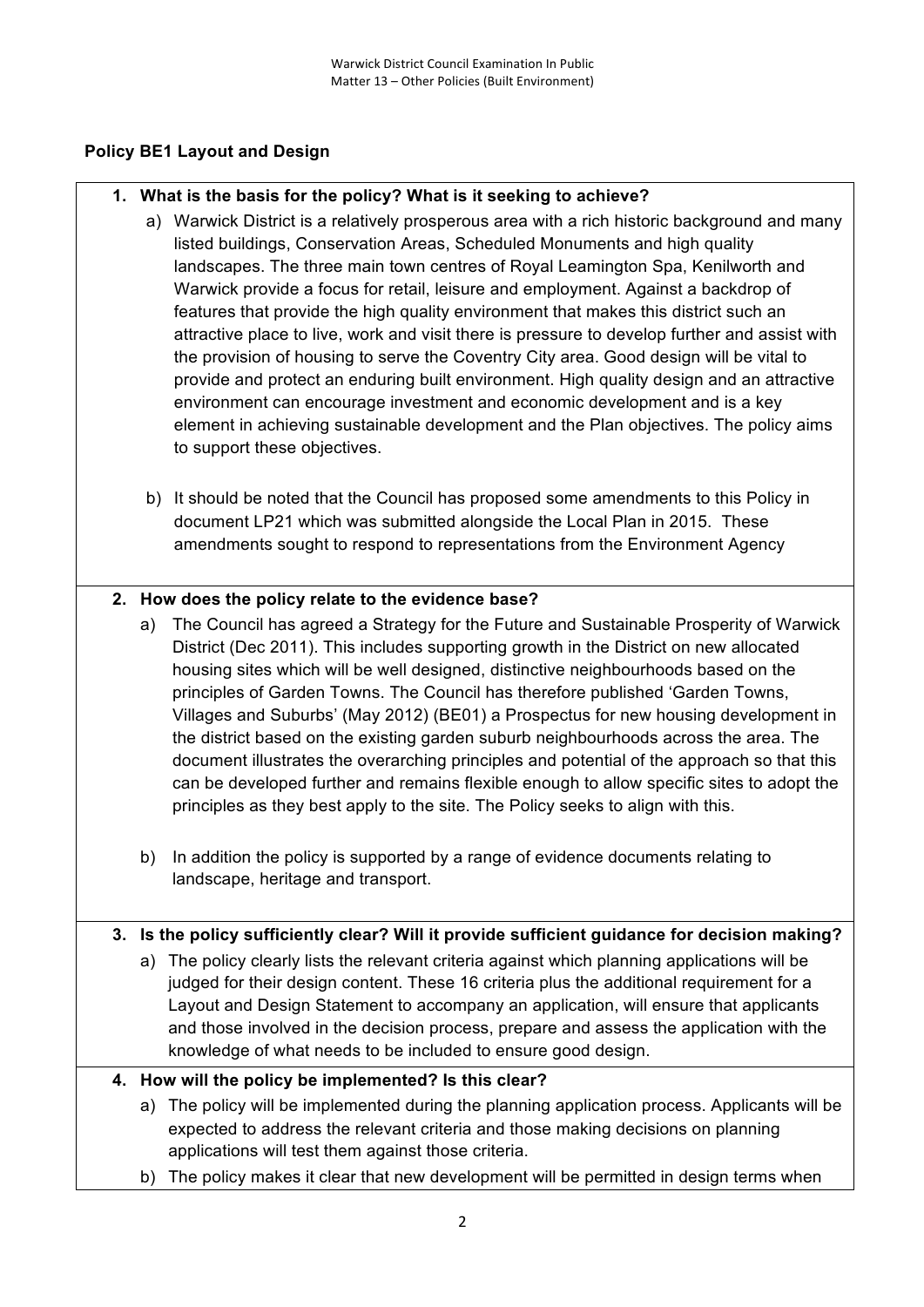proposals demonstrate that the criteria have been considered and addressed

# **5. How does the policy relate to national policy? How is it consistent? Are there any inconsistencies?**

a) The NPPF requires good design as a key to sustainable development. *'Good design…..is indivisible from good planning'.* (para 56) And …..'*Plans should develop robust and comprehensive policies that set out the quality of development that will be expected for the area'* (para 58). In addition, the NPPF stipulates that these policies should not be prescriptive by being too detailed or imposing specific styles or taste (para.60). In these respects Policy BE1 is consistent with national policy. It states the need to bring forward quality in design and gives guidance as to the issues which will be examined as part of the planning application process, without stating what architectural style should be employed or other aspects beyond aesthetic considerations.

### **6. In overall terms is the policy justified, effective and consistent with national policy?**

- a) The policy is justified as it meets the ambitions of the Government to provide a quality in design that respects that which defines the overall quality of the area, responds to the historic environment and is visually attractive in its setting.
- b) Given this aim and the special characteristics and existing quality of the environment in this district, it is a justified approach.

## **Policy BE2 Developing Strategic Housing Sites**

## **1. What is the basis for the policy? What is it seeking to achieve?**

- a) The policy seeks to give guidance to those wishing to develop the large, strategic housing sites in excess of 200 dwellings or other developments which have a significant impact on the character and appearance of an area whilst ensuring a consistent approach across the Plan area. It provides a vehicle for requiring a development brief which deals with all aspects of the development and includes a requirement to adopt the design principles in the 'Garden Towns, Villages and Suburbs' prospectus (BE01) and 'Buildings for Life 12 (Appended to this Statement)'. The policy adds a layer of certainty by proposing to adopt development briefs as supplementary planning guidance. Where these are not provided, the criteria within the policy will provide the tool by which applications will be decided.
- b) By taking this approach, it is expected that the majority of developers will wish to submit development briefs which address both the specific site issues and those of the wider area, particularly in respect of local distinctiveness and context. By reference to the 'Garden Towns, Villages and Suburbs' prospectus, the aims of the Council to provide high quality designs and layout within an attractive setting can be assured and applied across the whole area.
- c) The policy applies to all stages of the application process and therefore early adherence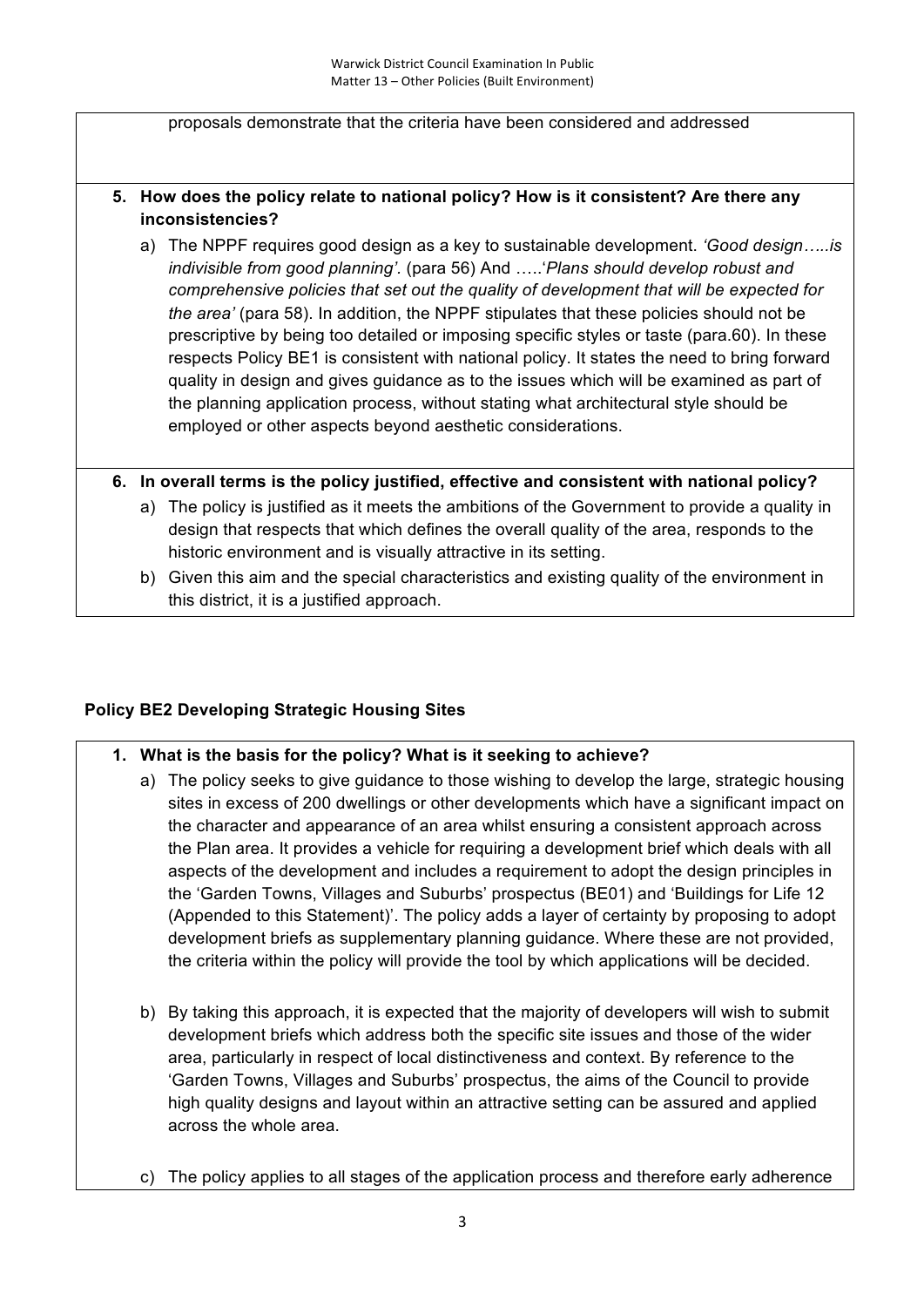to the guidance at the outline stage will result in a high quality design which will have addressed the criteria from inception.

# **2. How does the policy relate to the evidence base?**

- a) The Council has agreed a Strategy for the Future and Sustainable Prosperity of Warwick District (Dec 2011) (LP04). This includes supporting growth in the District on new allocated housing sites which will be well designed, distinctive neighbourhoods based on the principles of Garden Towns. The Council has therefore published 'Garden Towns, Villages and Suburbs' (May 2012) (BE01) a Prospectus for new housing development in the district based on the existing garden suburb neighbourhoods across the area. The document illustrates the overarching principles and potential of the approach so that this can be developed further and yet remains flexible enough to allow specific sites to adopt the principles as they best apply to that site.
- **3. Is the policy sufficiently clear? Will it provide sufficient guidance for decision making?**
	- a) In setting out the criteria for the policy, the Council has reiterated the need for quality in design and layout in its strategic housing sites. By referencing the 'Garden Towns, Villages and Suburbs' prospectus, it has clearly signposted what is expected of developers when preparing development briefs or submitting planning applications of this magnitude and confirms the Council's objective to provide a high quality and level of design in its new developments.
	- b) The policy provides the tools which developers will employ when considering all aspects of their submission and for those making decisions on planning applications, who can reference the criteria to assess whether these aspects of the submitted plans have been suitably met.

## **4. How will the policy be implemented? Is this clear?**

a) The policy will be implemented at every stage of the process leading to a successful planning application. The policy makes it clear that developers should assure that the criteria are met throughout the preparation process. This will lead to an easier progression for applications through the planning process and result in a well thought out scheme consistent with design policies and the objectives of the Plan.

# **5. How does the policy relate to national policy? How is it consistent? Are there any inconsistencies?**

- a) The NPPF refers specifically to larger-scale development following the principles of Garden Cities and encourages use of these. In response to this the Council commissioned a document which it now utilises in guiding the design of large developments; 'Garden Towns, Villages and Suburbs'. This ensures that new developments of this size
	- Will function well and add to the overall quality of the area for the lifetime of the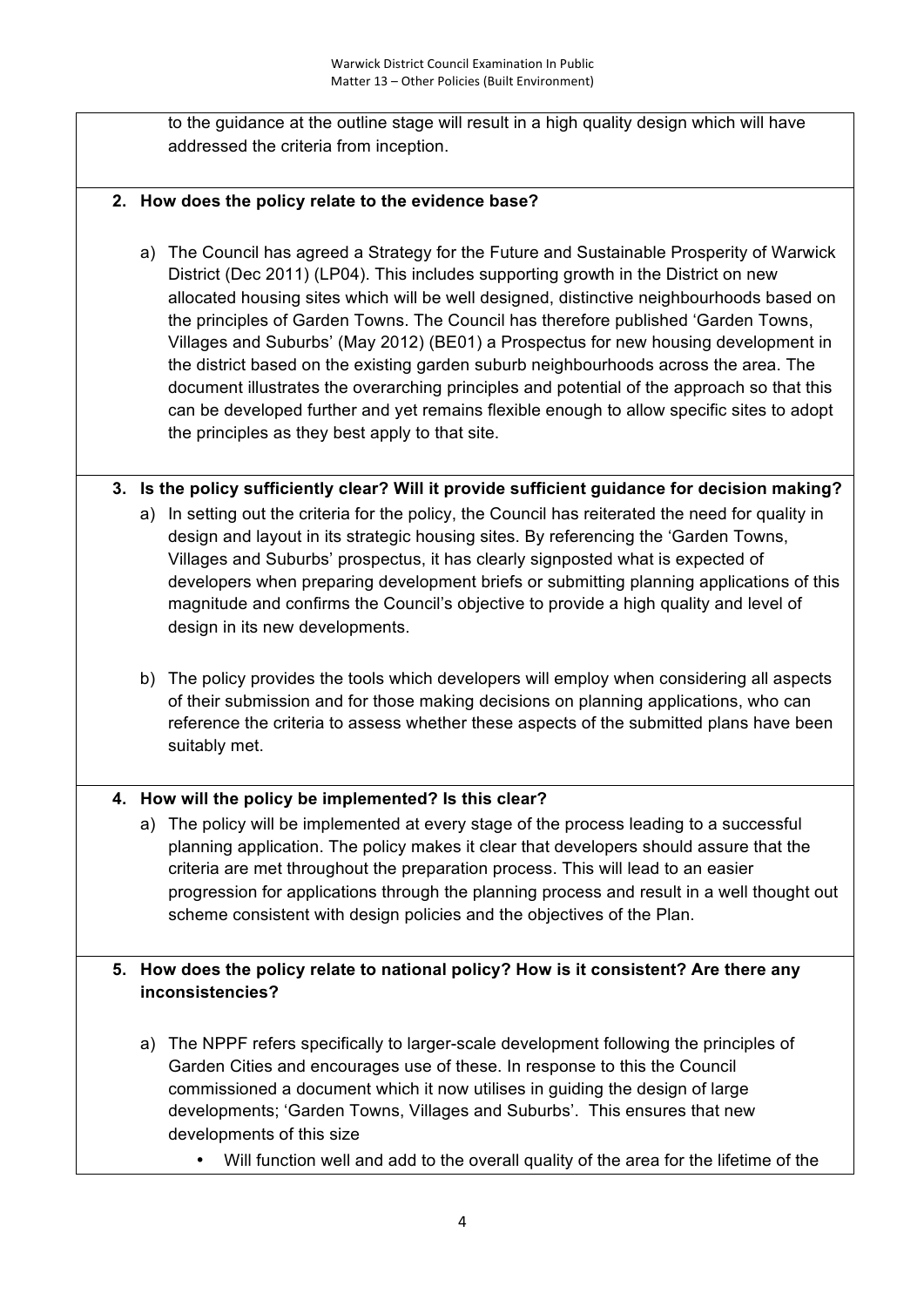#### development

- Establish a strong sense of place
- Optimise the potential of the site to accommodate development
- Respond to local character and history whilst not preventing appropriate innovation
- Create safe and accessible environments
- Are visually attractive in terms of architecture and landscaping
- b) This is entirely consistent with national policy

### **6. In overall terms is the policy justified, effective and consistent with national policy?**

- a) The specific circumstances surrounding the already high quality of the environment both built and natural in the district, means that such a policy is justified to ensure that this level is at least maintained and encourages that it is improved and enhanced.
- b) Through its use of the Garden Cities principles it is effective and has already been used when deciding sizeable applications outside the Local Plan as emerging policies and approach which is consistent with national policy and assures a consistent approach to all major development sites and those that will have a significant impact upon the character and appearance of the area.

## **Policy BE3 Amenity**

## **1. What is the basis for the policy? What is it seeking to achieve?**

- a) As stated in the explanatory text, the aim of this policy is to support the decision-making process by focussing on the need to ensure that decisions on planning proposals are taken in the full cognisance of potential impacts on amenity. The policy is intended to apply to all forms of development and to take into consideration impacts related to non-residential amenity as well.
- b) The policy seeks to foreground the need to protect and maintain amenity when considering proposals for development. It is related to ensuring that good design is employed, which takes into account the relationship between the current built environment and uses and the proposed development. It provides extra emphasis on the need to take impacts on amenity into account when considering planning applications.
- **2. How does the policy relate to the evidence base?**
- a) There are no specific evidence documents relating to amenity. Instead, the Council intends taking account of evidence supplied through the Development Management process when applying this policy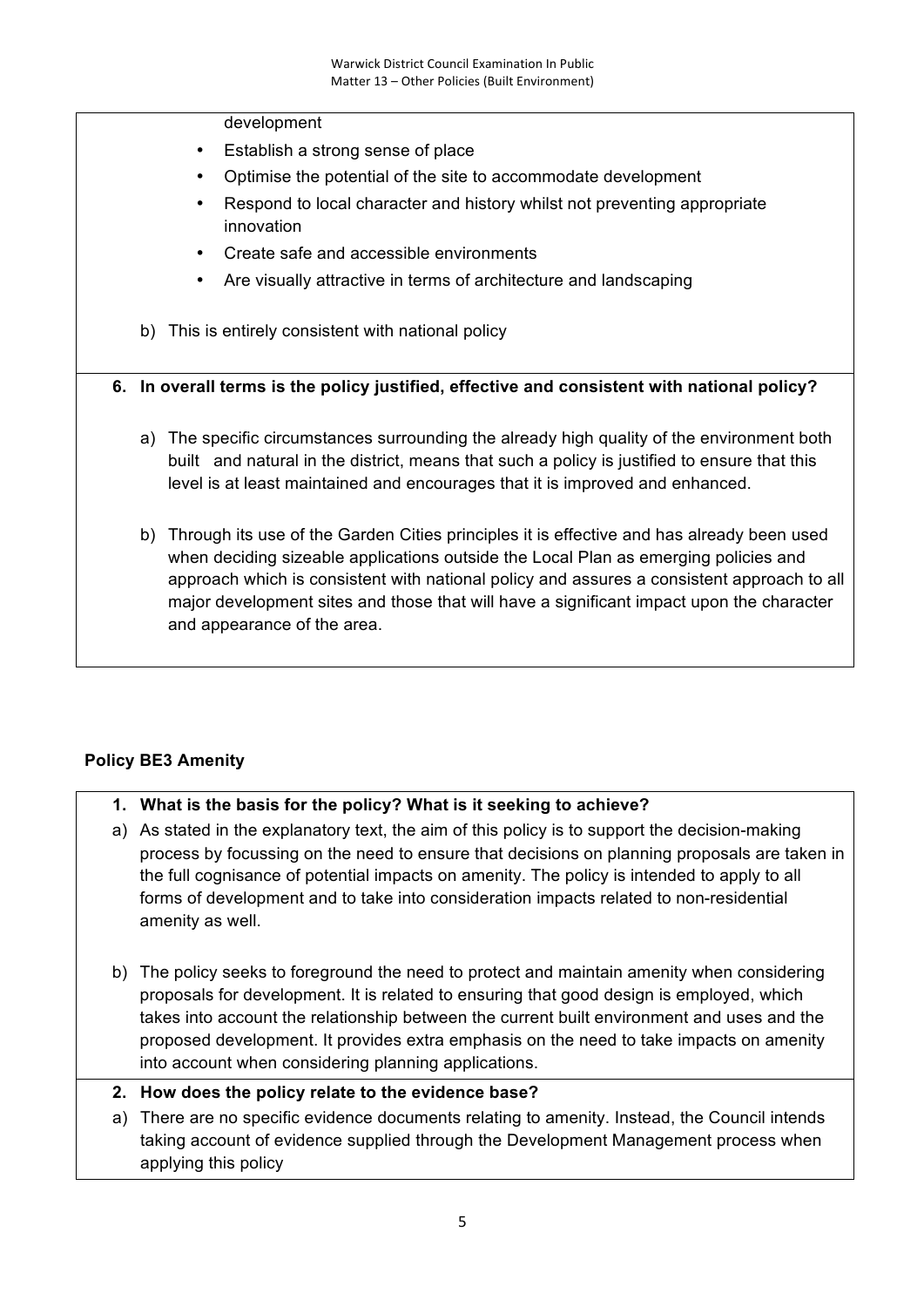- **3. Is the policy sufficiently clear? Will it provide sufficient guidance for decision making?**
- a) The policy is clear and succinct. It will enable development management decisions to take into account impacts on amenity from all forms of development.
- b) In order to clarify further the flexibility of the policy, a **minor wording change** is proposed, whereby the final sentence of the explanatory text could be moved into the policy, to make it clear that in appropriate cases, mitigation could be offered to offset the impacts on amenity and this will be taken into account when making a decision on proposals.

## **4. How will the policy be implemented? Is this clear?**

.

- a) The policy will be implemented through the careful consideration of planning applications. A key element of the development management process is to consider the impacts of development proposals from the perspective of adjacent occupiers and other people who may use the area. This will involve consulting with neighbouring properties and taking account of concerns raised. Where this demonstrates that there are likely to be unacceptable adverse impacts, paragraph 5.21 allows for mitigation measures to be considered.
- b) The Policy will be supported by the Residential Design Guide and associated guidance including the "45 degree guideline" and the "Distance separation guidance".
- **5. How does the policy relate to national policy? How is it consistent? Are there any inconsistencies?**
- a) The NPPF identifies the importance of amenity as part of the planning process in paragraph 17 – Core Planning Principles:
	- *… always seek to secure high quality design and a good standard of amenity for all existing and future occupants of land and buildings;*
- b) This policy reflects the requirements of national policy in seeking to prevent development that would have an adverse impact on amenity.

## **6. In overall terms is the policy justified, effective and consistent with national policy?**

a) No significant objections were received at Draft Publication stage and it is consistent with para 17 of the NPPF.

## **Policy BE4 Converting Rural Buildings**

- **1. What is the basis for the policy? What is it seeking to achieve?**
- a) The Council is keen to support measures that bring vacant or redundant rural buildings back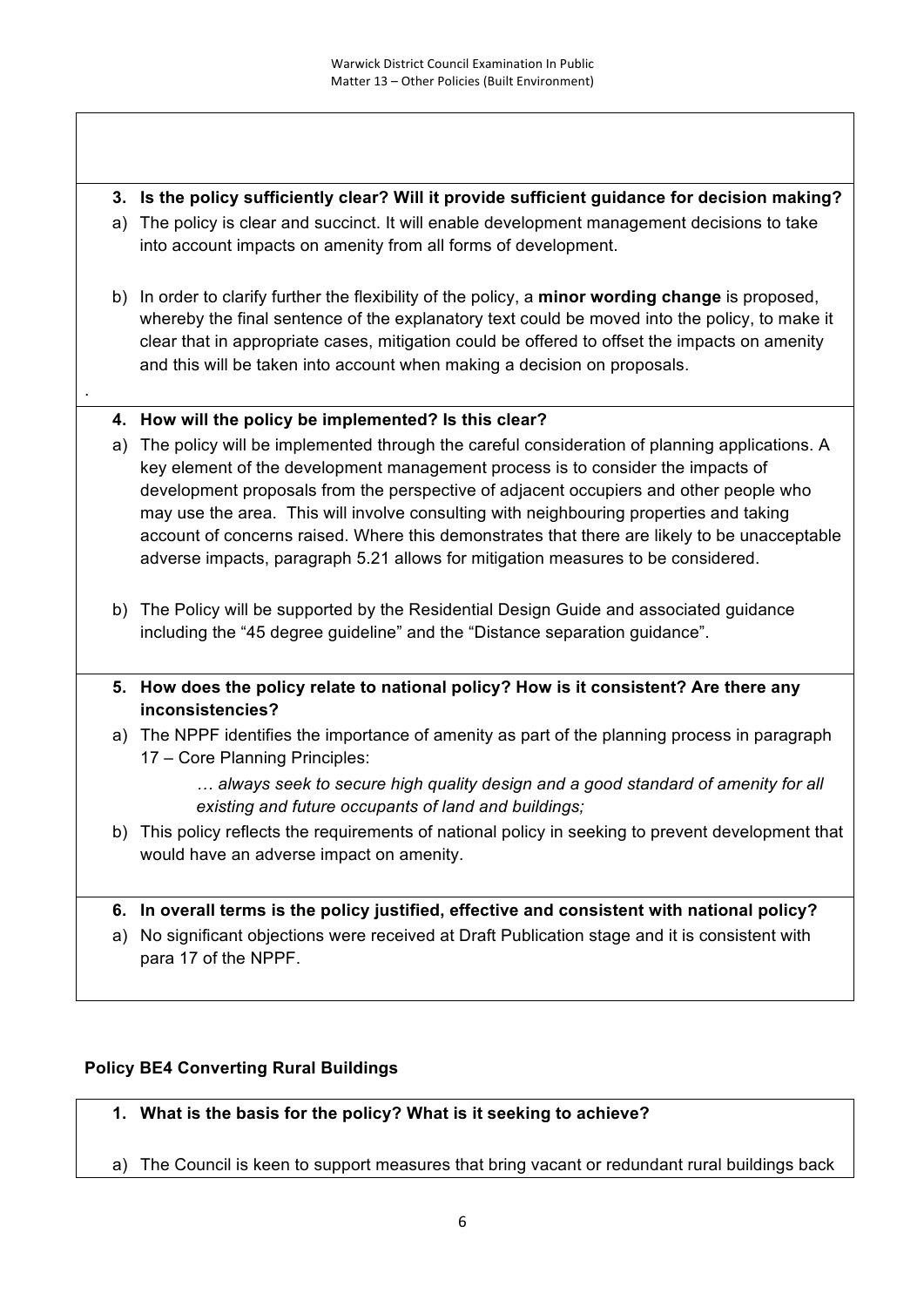into productive use. However it is important that this is done in a way that respects the character of rural areas. In this context it is important that conversions are of an appropriate scale, form and location and that the proposed use is also appropriate. Where buildings are of value, the Policy also seeks to ensure that the conversion retains the original qualities and features.

- b) This policy does not seek to control which uses are appropriate in conversions, as to an extent this is location-specific and is covered by other policies in the Plan (H1, H12, EC1, EC2, CT1, CT2).
- **2. How does the policy relate to the evidence base?**
- a) Due to the changing nature of the rural economy, buildings often become redundant and equally, proposals are often brought forward to bring these buildings back in to use, usually for a different use. This policy replaces policy RAP7 in the extant adopted Local Plan. RAP7 has been regularly used in recent years and it is likely that BE4 will also continue to be important.
- b) The Policy relates to evidence regarding landscape (V16, V17, LA01, LA02 and LA03) and recognising the importance of building within the landscape.
- **3. Is the policy sufficiently clear? Will it provide sufficient guidance for decision making?**
- a) The policy provides clear criteria setting out the circumstances in which re-use and adaptation of rural buildings will be permitted. The Policy has been used successfully since the adoption of the 1996 to 2011 Local Plan.
- **4. How will the policy be implemented? Is this clear?**
- a) The Policy will be implemented through Development Management and specifically will be used in preparing and determining planning applications
- **5. How does the policy relate to national policy? How is it consistent? Are there any inconsistencies?**
- a) NPPF paragraph 17 sets out as one of the NPPF's principles the importance of recognising the intrinsic character and beauty of the countryside and supporting thriving rural communities. This policy seeks to support that principle.
- b) NPPF paragraph 28 underlines the importance of policies supporting economic growth in rural areas. This policy seeks to enable rural buildings to be brought back into use to meet modern requirements, thereby supporting the rural economy.
- c) NPPF Paragraph 58 seeks to ensure that developments respond to local character and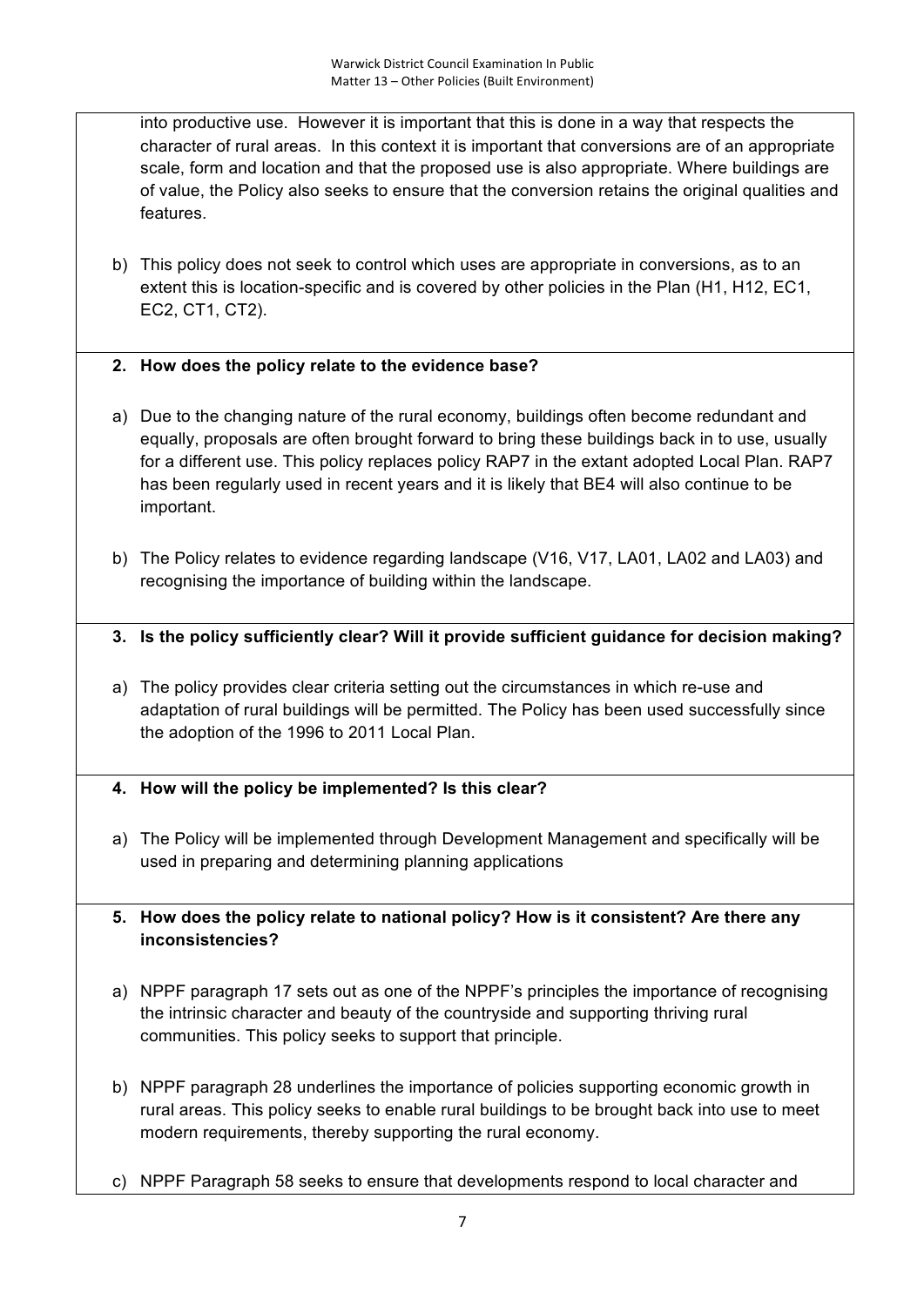history, whilst not preventing appropriate innovation. This policy seeks to support that balance.

d) NPPF paragraph 113 indicates that Local Plans should set criteria for development against which impacts on geodiversity and landscape areas will be judged. This policy provides criteria to support that.

**6. In overall terms is the policy justified, effective and consistent with national policy?**

a) For the reasons outlined above, the Council considers the Policy is justified, effective and consistent with national policy

# **Policy BE5 Broadband Infrastructure**

## **1. What is the basis for the policy? What is it seeking to achieve?**

- a) The policy seeks to ensure new dwellings an employment uses will be able to connect to fibre optic broadband. This is considered important to support social and economic opportunities (even in places that would otherwise be relatively isolated). Increasingly such infrastructure is a prerequisite for sustainable development
- b) Even where superfast broadband is not currently available, the policy sets an expectation that local infrastructure of ducting and cabinets is provided to enable connection when the strategic infrastructure is put in place.

## **2. How does the policy relate to the evidence base?**

- a) In preparing this Policy the Council has liaised with the Coventry, Solihull and Warwickshire Superfast Broadband team: http://www.cswbroadband.org.uk/. This project seeks to roll out superfast broadband across the sub-region by putting strategic infrastructure in place. However an impediment to achieving this can be the provision of local connections (ducting and cabinets) which the strategic project does not seek to address. This policy therefore seeks to ensure that new developments address this issue.
- **3. Is the policy sufficiently clear? Will it provide sufficient guidance for decision making?**
- a) The policy includes clear thresholds and sets out specific requirements. It provides only one exception to the policy where the requirements would otherwise threaten development viability. He Council therefore considers that the policy is clear.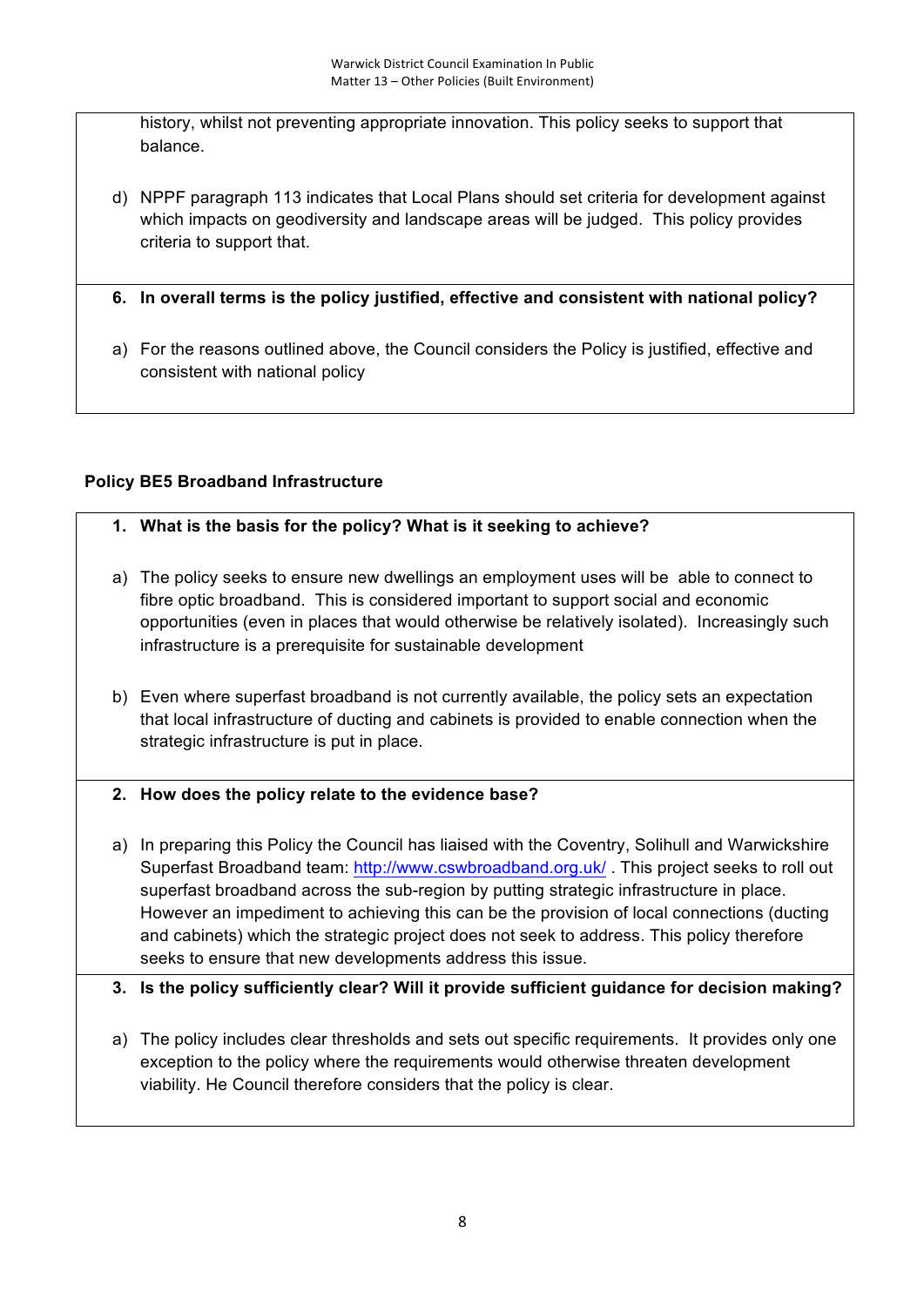# **4. How will the policy be implemented? Is this clear?**

- a) The Policy will be implemented through the development management process and specifically through the preparation and determination of planning applications. As with all policies in the Plan, it is expected that applicants and decision takers take account of this policy. This requirement is set out the Delivery and Monitoring section of the Plan
- **5. How does the policy relate to national policy? How is it consistent? Are there any inconsistencies?**
- a) The policy is consistent with paragraph 43 of the NPPF which requires Local Plans to support the expansion of high speed broadband.
- **6. In overall terms is the policy justified, effective and consistent with national policy?**
- a) For the reasons set out above the Council considers that the Policy is justified, effective and consistent with national policy.

In addition specifically:

- **7. Is there a need for an additional policy on telecommunications?**
- a) Yes. In line paragraph 43 of the NPPF, the Council has proposed a modification to the Local Plan to include a policy on telecommunications. This was agreed at the Council meeting on 28<sup>th</sup> January 2015 and is set out as modification S10 in LP21 as follows:

Add new **Policy BE6** worded as follows:

*The Council will support the development of electronic communications networks including telecommunications and high speed broadband. In considering proposals, the Council will have regard to:*

- *a) the needs of telecommunications operators,*
- *b) any technical constraints on location of telecommunications apparatus,*
- *c) the potential for sharing sites,*

*d) the impact of development on amenity, its surroundings, the sensitivity of the environment and the design and external appearance of telecommunications apparatus.*

*Where a new installation is proposed it should be demonstrated that the potential to erect apparatus on or alongside existing buildings, masts or other structures has been fully explored. Such evidence should accompany any application.*

*Development in or adjacent to sensitive locations or environmental assets should not significantly harm the location or asset. Where the level of harm in these locations*